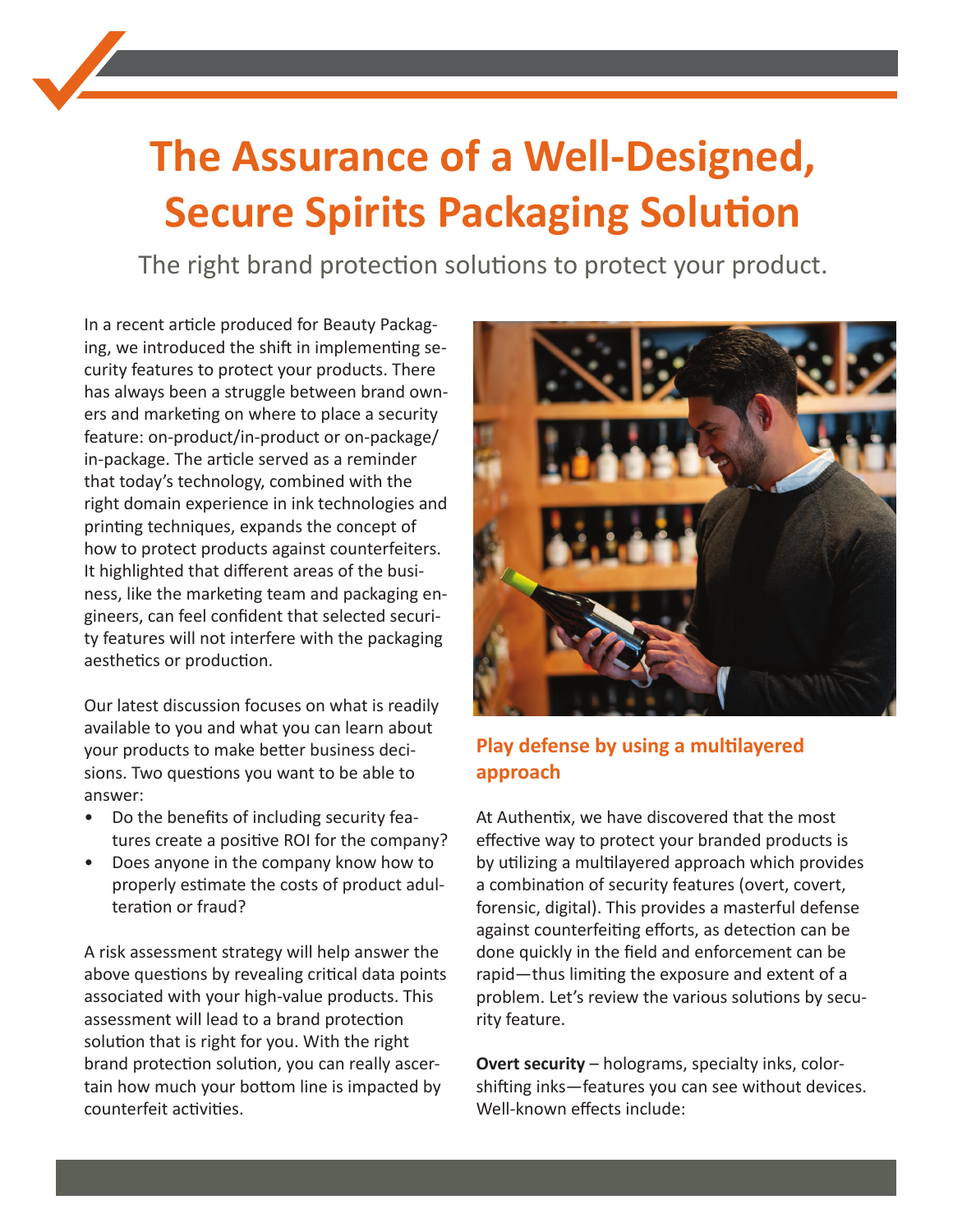- Tamper-evident poly seals, shrink sleeves and induction seals
- Secure holography with image shift on angular variables (OVD)
- Security inks such as color-shifting inks—also known as optically variable inks (OVI)
- Specialty substrates such as UV- or IR-emitting security fibers
- Digital QR or other visible code
- Substrate or ink tactile effects
- Security graphics / overt complexity (print effects/varnish plate anomalies, etc.)

**Covert security** – Ultraviolet inks [UV], infrared [IR] inks, invisible taggants embedded in substrates, and inks with other specialized markers—features you can see only with proprietary devices. These features include:

- Thermally or magnetically activated inks
- Pantographs or anti-copy features
- Visually discernable microtext
- Scrambled indicia
- Coin-reactive inks

**Visible Digital Codes** with hidden secure graphics covert solutions—features are invisible to the average person but detected upon inspection by a trained individual utilizing a specific device.

- Invisible security inks activated by illumination in invisible spectral wavelengths
- Hidden images or digital watermarks
- Micro taggants (machine readable or visible on high magnification)
- Hidden microtext or micro printing
- Marks in die-cut profile
- Deliberate mistakes in small printing fonts or other marks

**Forensic** – Molecular taggants, DNA, nanoparticle coatings—features only detectable with laboratory equipment.

- Forensic markers
- DNA-type inks for forensic examination
- Spectrographic signature analysis

### **The global economic value of counterfeiting and piracy could reach US\$2.3 trillion by 2022.**

**(Source: International Chamber of Commerce)**

**Digital** – A host of solutions, which can include the above, relating to numeric values or digital symbology that enable users to look up related product authentication data either via the internet or through a proprietary localized database.

Most highly secure overt and covert inks available today are compatible with essentially all conventional or digital printing, and applicable on most substrates such as labels, seals, closures, etc. They are also customizable in a variety of colors and coating types.

#### **A winning appearance**

Today's anti-counterfeiting and brand protection technology advancements embody the aesthetic qualities for which your brand is recognized. Beyond maintaining an attractive package on the shelf, it is important to understand what authentication features will satisfy the key stakeholders within your organization. And how will you be able to detect counterfeiting in the field and enforce the law when needed? All of these factors need to be considered and prioritized when working through the various options.

We understand the challenges you face and can help identify and rapidly implement the product security that makes sense. Our 25 years of experience have helped us to design our many technologies to seamlessly integrate within existing ecosystems, such as packaging, printing, manufacturing and other production partners, with the primary goal of limited disruption to existing processes. Contact us to get started at info@ authentix.com.